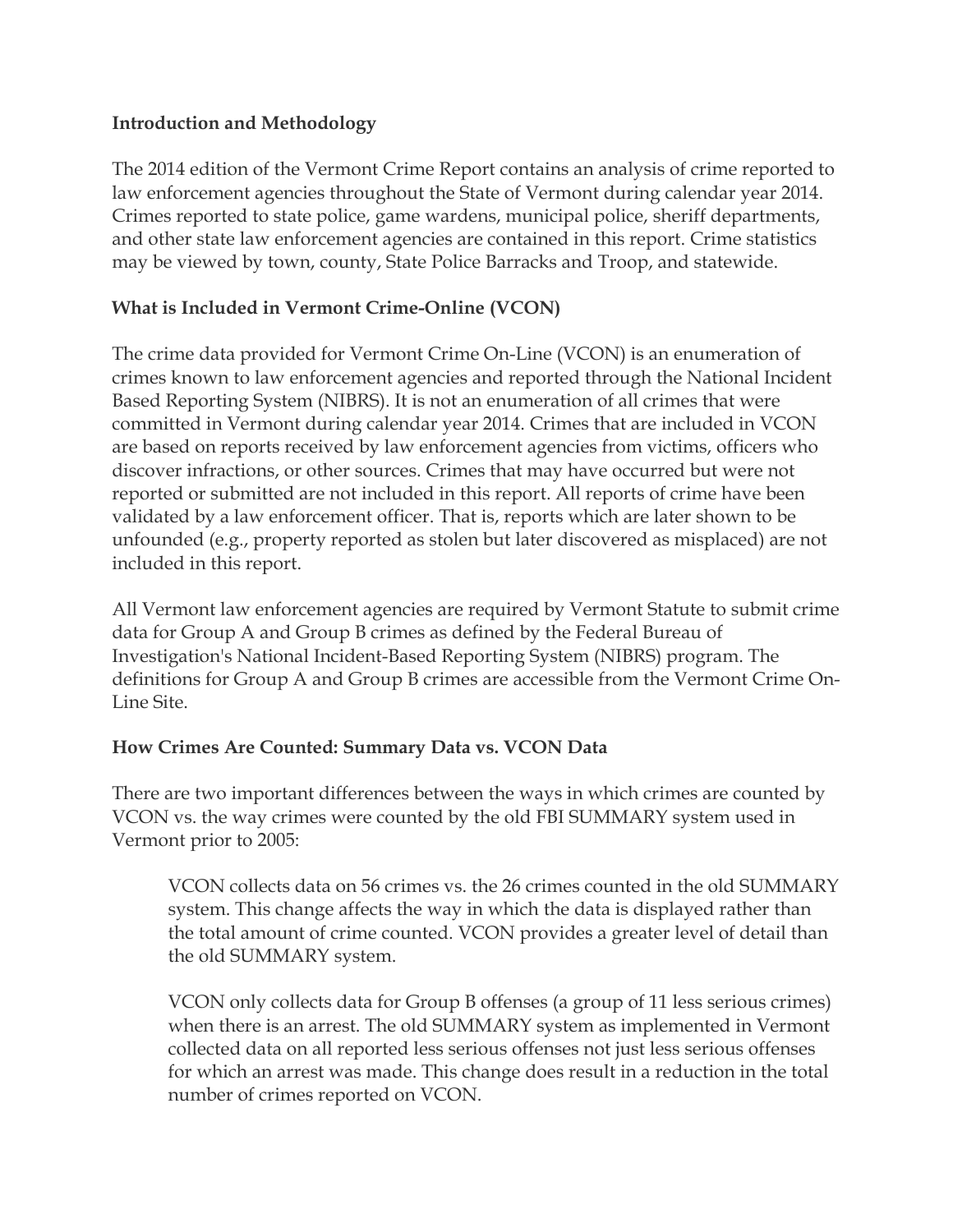# **Data Quality**

The data in this report were provided by municipal, sheriff, state police, and other Vermont state law enforcement agencies which are solely responsible for the accuracy of their submissions. Agencies are required to utilize automated editing software to error check their data prior to submitting the information to the Vermont Crime Information Center (VCIC). The FBI performs similar edit checks on Vermont's data before including the data in the national system. The data which appears in VCON has undergone edit checking at both the local and federal level before being published. VCIC also has a VCON data quality program which audits each reporting agency at least once every two years. The data quality of the VCON system is higher than that of the old SUMMARY system due to automated vs. manual data collection methods and the data quality editing that is performed at both the local and federal level. As a number of law enforcement agencies converted to new records management systems during the year there has been a notable decrease in the number of incidents reported to the state program. It is therefore highly likely that not all qualifying incidents are represented in the data available in VCON and caution should be used when comparing 2014 incidents to data from previous years.

### **Location Issues**

Municipal police departments generally submit crime data which is limited to their town/city. Sheriff Department's report crime data for towns for which they have law enforcement responsibilities. State Police and other state law enforcement agencies report crime data based on the location of the crime. It is not uncommon for towns to have different law enforcement agencies policing the jurisdiction depending on the time of day or day of the week. In these cases, the Vermont Crime Information Center (VCIC) collates crime reports from all involved law enforcement agencies to ensure the accuracy of the town's crime rate. Population Figures Population figures provided on the VCON site are based on the most current data available from the Vermont Department of Health.

### **Reporting Compliance**

In 2014, crime data was received from all law enforcement agencies required to report with the exception of Vermont Department of Liquor Control.

### **Population Figures**